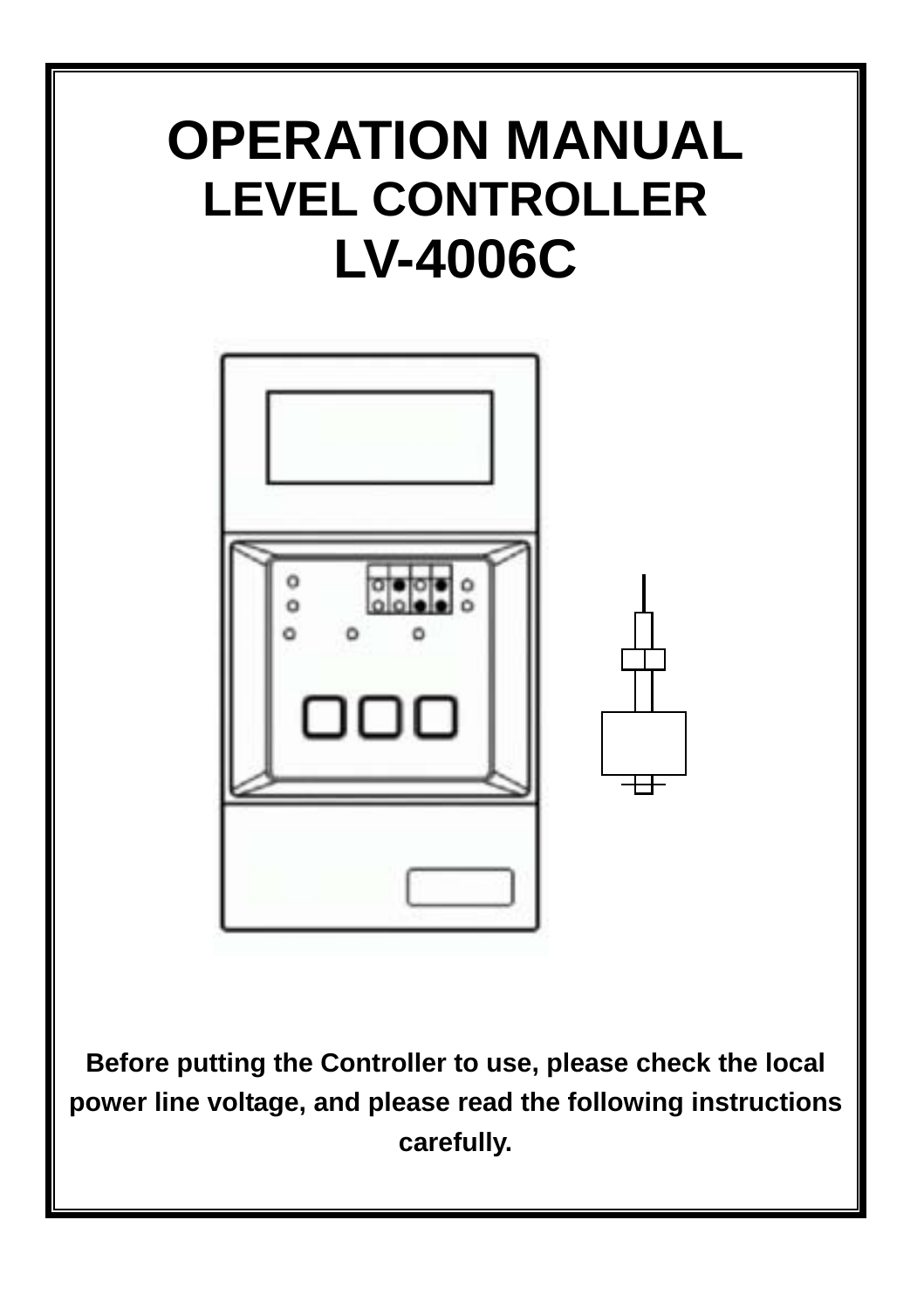## **OPERATING**

- 1) Connecting AC power supply. (Make sure the correct voltage.) AC100V / AC110V / AC220V / AC240V
- 2) Connecting the Level Sensor into the Socket (sensor 1 and 2).
- 3) Push the "MODE" knob to select mode A or B apply for your actually tank control.
- 4) Adjust the two Float Sensors position, high level (sensor 1) for STOP and low level (sensor 2) for ACTIVE.
- 5) Connecting the Power Plug of control power pump into the Control Power Output Socket.
- 6) You can select the "TIMER" function to protect if the high level sensor 1 failure. Please push the "TIMER" knob according the table for the continuity, 60 seconds, 120 seconds, 180 seconds protection. It will auto stop the output control and buzzer alarm when the time out but the output still active.
- 7) It will clear the TIMER counter when the output is stop active before TIMER time out.
- 8) It must push the function key "RESTART" for stop the alarm and reset the function for continue running.
- 9) It has the delay active function for protect the output control equipment.

А

10) It has buzzer alarm when the float sensor install in wrong position of Mode B.



- 
- 
- 
- 
- 5. Output indicator **13.** Fuse
- 6. Float Sensor 2 indicator 14. Power plug
- 
- 8. Mode A/B select key
- 1. Mode A indicator 9. Restart function key
- 2. Mode B indicator 10. Timer function key
- 3. Timer lamp 11. Float Sensor 1 plug in socket
- 4. Timer lamp 12. Float Sensor 2 plug in socket
	-
	-
- 7. Float Sensor 1 indicator 15. Control output power socket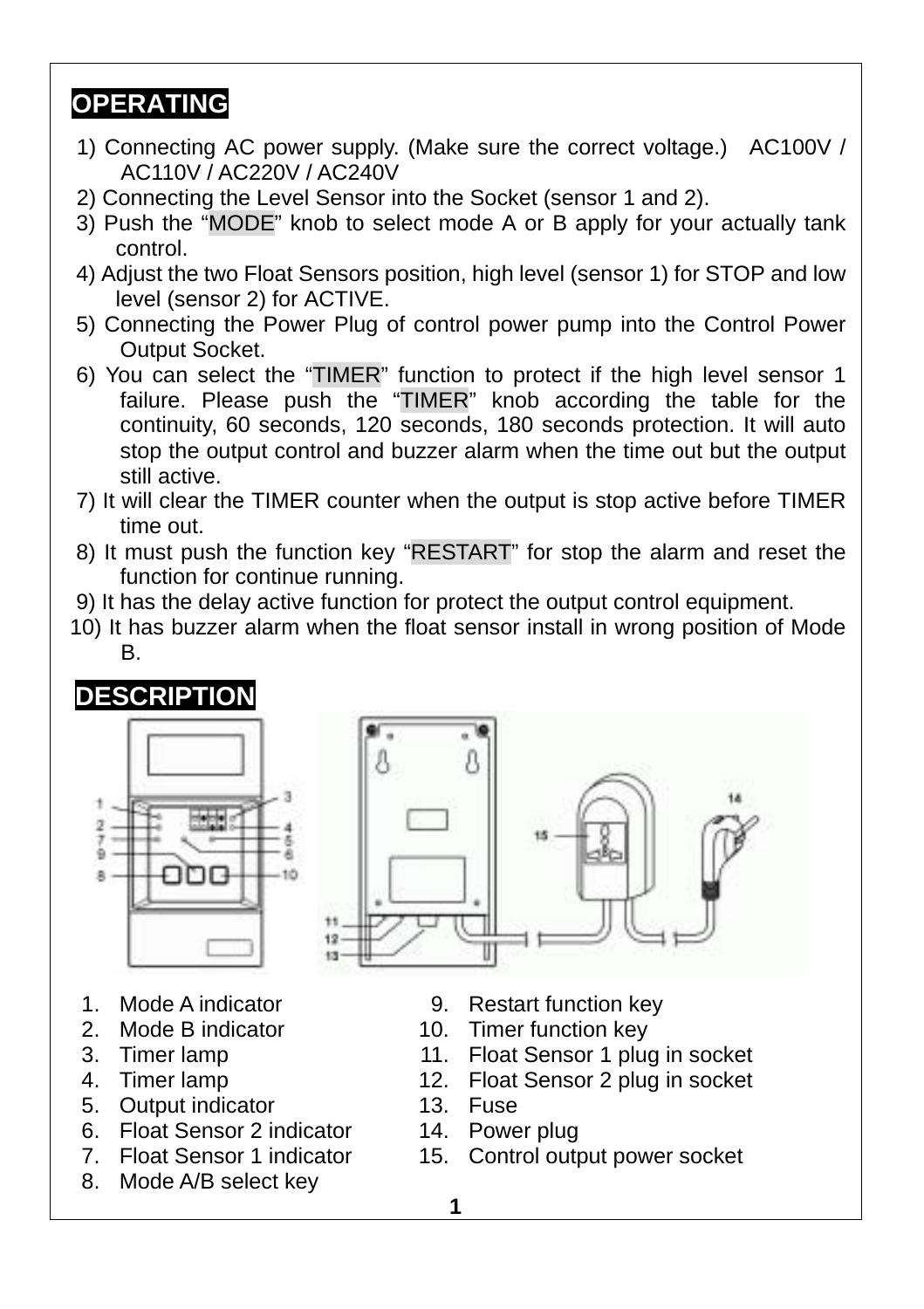